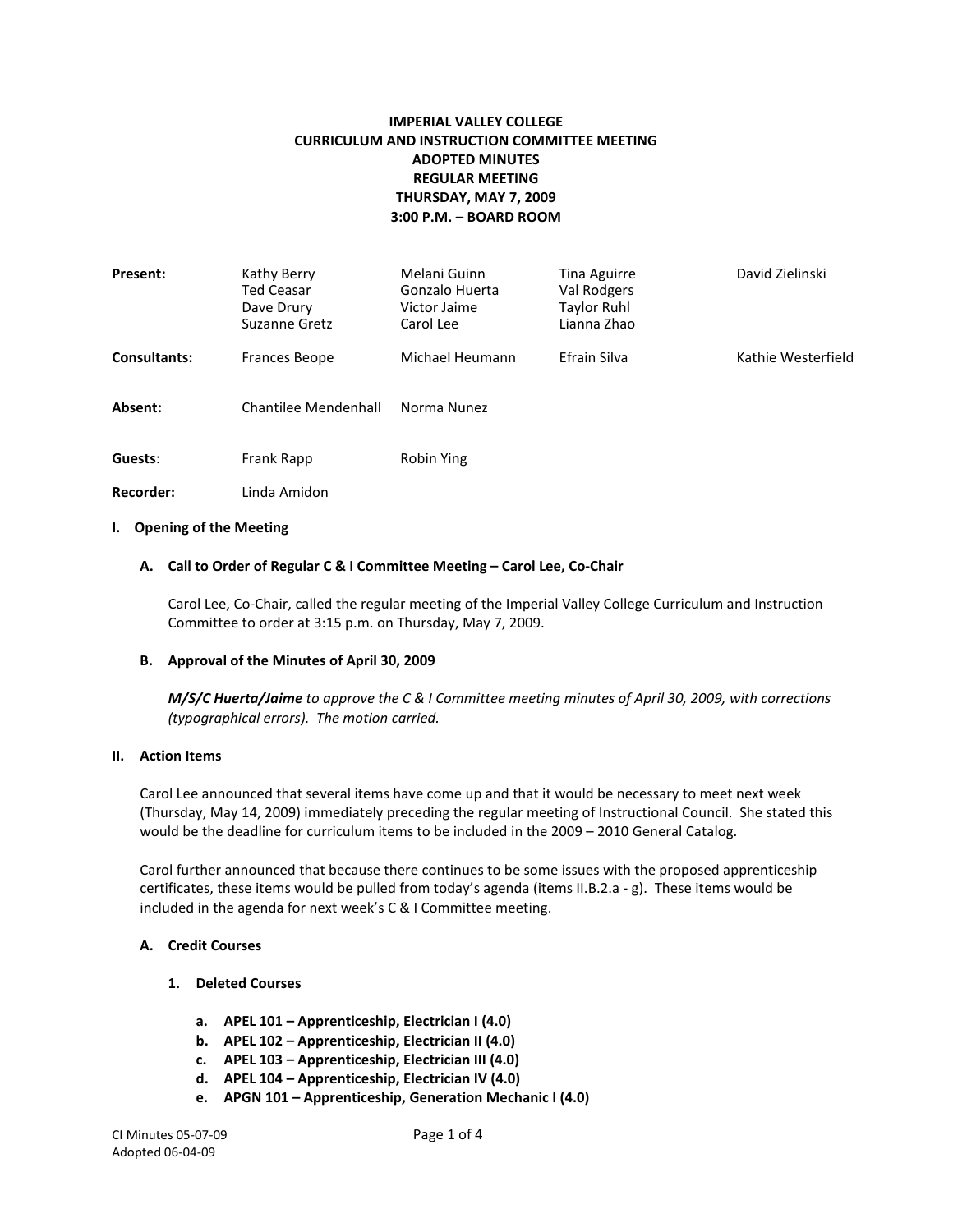- **f. APGN 102 – Apprenticeship, Generation Mechanic II (4.0)**
- **g. APGN 103 – Apprenticeship, Generation Mechanic III (4.0)**
- **h. APGN 104 – Apprenticeship, Generation Mechanic IV (4.0)**
- **i. APLN 101 – Apprenticeship, Power Lineman I (4.0)**
- **j. APLN 102 – Apprenticeship, Power Lineman II (4.0)**
- **k. APLN 103 – Apprenticeship, Power Lineman III (4.0)**
- **l. APLN 104 – Apprenticeship, Power Lineman IV (4.0)**
- **m. APMT 101 – Apprenticeship, Meter Technician I (4.0)**
- **n. APMT 102 – Apprenticeship, Meter Technician II (4.0)**
- **o. APMT 103 – Apprenticeship, Meter Technician III (4.0)**
- **p. APMT 104 – Apprenticeship, Meter Technician IV (4.0)**
- **q. APRL 101 – Apprenticeship, Relays Technician I (4.0)**
- **r. APRL 102 – Apprenticeship, Relays Technician II (4.0)**
- **s. APRL 103 – Apprenticeship, Relays Technician III (4.0)**
- **t. APRL 104 – Apprenticeship, Relays Technician IV (4.0)**
- **u. APSB 101 – Apprenticeship, Substation-Electrician I (4.0)**
- **v. APSB 102 – Apprenticeship, Substation-Electrician II (4.0)**
- **w. APSB 103 – Apprenticeship, Substation-Electrician III (4.0)**
- **x. APSB 104 – Apprenticeship, Substation-Electrician IV (4.0)**
- **y. APSC 101 – Apprenticeship, SCADA/Telecommunications I (4.0)**
- **z. APSC 102 – Apprenticeship, SCADA/Telecommunications II (4.0)**
- **aa. APSC 103 – Apprenticeship, SCADA/Telecommunications III (4.0)**
- **bb. APSC 104 – Apprenticeship, SCADA/Telecommunications IV (4.0)**

*M/S/C Huerta/Drury to approve the deletion of APEL 101 – 104, APGN 101 – 104, APLN 101 – 104, APMT 101 – 104, APRL 101 – 104, APSB 101 – 104, APSC 101 – 104 (items a – b), from the credit curriculum, effective 2009 - 2010, as presented. The corresponding ELTT courses will be maintained. The motion carried.*

Gonzalo Huerta explained his intention is to formalize the information found on page 121 of the current General Catalog. It was noted that the corresponding ELTT 101 – 104 courses would be maintained, and the motion includes this statement.

- **cc. BUS 192 – Legal Aspects of Real Estate (3.0)**
- **dd. BUS 193 – Real Estate Finance (3.0)**
- **ee. BUS 194 – Real Estate Appraisal (3.0)**
- **ff. BUS 195 – Real Estate Economics (3.0)**

*M/S/C Rodgers/Guinn to approve the deletion of BUS 192, BUS 193, BUS 194 and BUS 195 (items cc –ff), from the credit curriculum, effective 2009 - 2010, as presented. The motion carried.*

#### **2. Revised Courses**

#### **a. ENGL 099 – Basic English Composition (3.0) (FORMERLY ENGL 100)**

*M/S/C Zielinski/Drury to approve the revision of the course number and textbook upgrades, for ENGL 099 (FORMERLY ENGL 100), effective 2009 - 2010, with corrections. The motion carried.*

Form 1 was corrected to include the SAM and Classification Codes and to indicate that the course is not transferable, not degree applicable. The course outline was also corrected to move the text from the Recommended Preparation section to the Prerequisites section.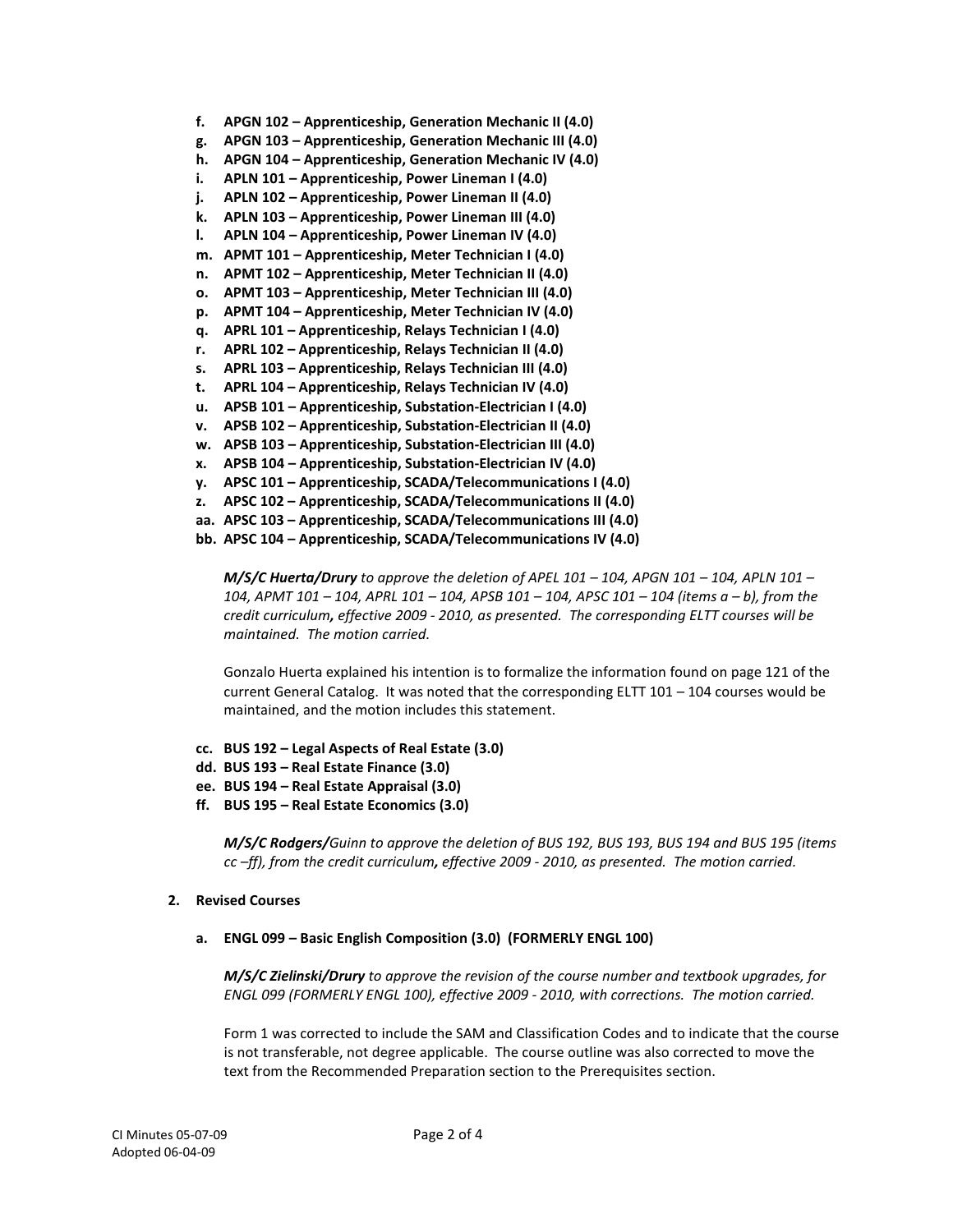# **b. JRN 104 – Career Journalism (3.0)**

*M/S/C Guinn/Rodgers to approve the revision of the course description, recommended preparation, measurable course objectives, core content, method of evaluation, instructional methodology, and textbook upgrades, for JRN 104, effective 2009 - 2010, as presented. The motion carried.*

### **B. Majors and Certificates**

# **1. Revised Majors and Certificates**

### **a. Communication Arts Major**

*M/S/C Guinn/Drury to approve the revision to the Communication Arts major to update the course selection in Section I, and to update and increase the course selection in Section II, effective 2009 – 2010, with modifications. The motion carried.*

Modifications included the addition of AJ 120 as a cross-reference to CSI 120.

### **b. Journalism Major**

*M/S/C Guinn/Rodgers to approve the revision to the Journalism major to update and increase the course selection in Section I, and to update and decrease the course selection and decrease the units required in Section II, effective 2009 – 2010, as presented. The motion carried.*

### **c. Physical Science Major**

*M/S/WITHDRAWN Zhao/Drury to approve the revisions to the Physical Science major, to decrease the units required for the major, and to update the course selection in Area I and II, effective 2009 – 2010, as presented. The motion was WITHDRAWN.*

Suzanne Gretz expressed concern that students who had taken Calculus I and II would not get credit for the major. Lianna Zhao stated she would address this concern with physical science faculty. The committee agreed to maintain the major as is for 2009 – 2010, and recommended that the major be resubmitted for revision effective 2010 - 2011.

# **d. Pre-Engineering Major**

*M/S/C Zhao/Guinn to approve the revisions to the Pre-Engineering major, to update and increase the course selection in Section IV, effective 2009 – 2010, as presented. The motion carried.*

Suzanne Gretz expressed the same concern she has regarding the Physical Science major: Students who had taken Calculus I and II would not get credit for the major. The committee approved the revisions as submitted. To address the concern, the committee recommended that the major be resubmitted for revision effective 2010 – 2011.

# **2. New Majors and Certificates**

- **a. Apprenticeship, Generation Mechanic (APGN) Certificate**
- **b. Apprenticeship, Electrician (APEL) Certificate**
- **c. Apprenticeship, Meter Technician (APMT) Certificate**
- **d. Apprenticeship, Power Lineman (APLN) Certificate**